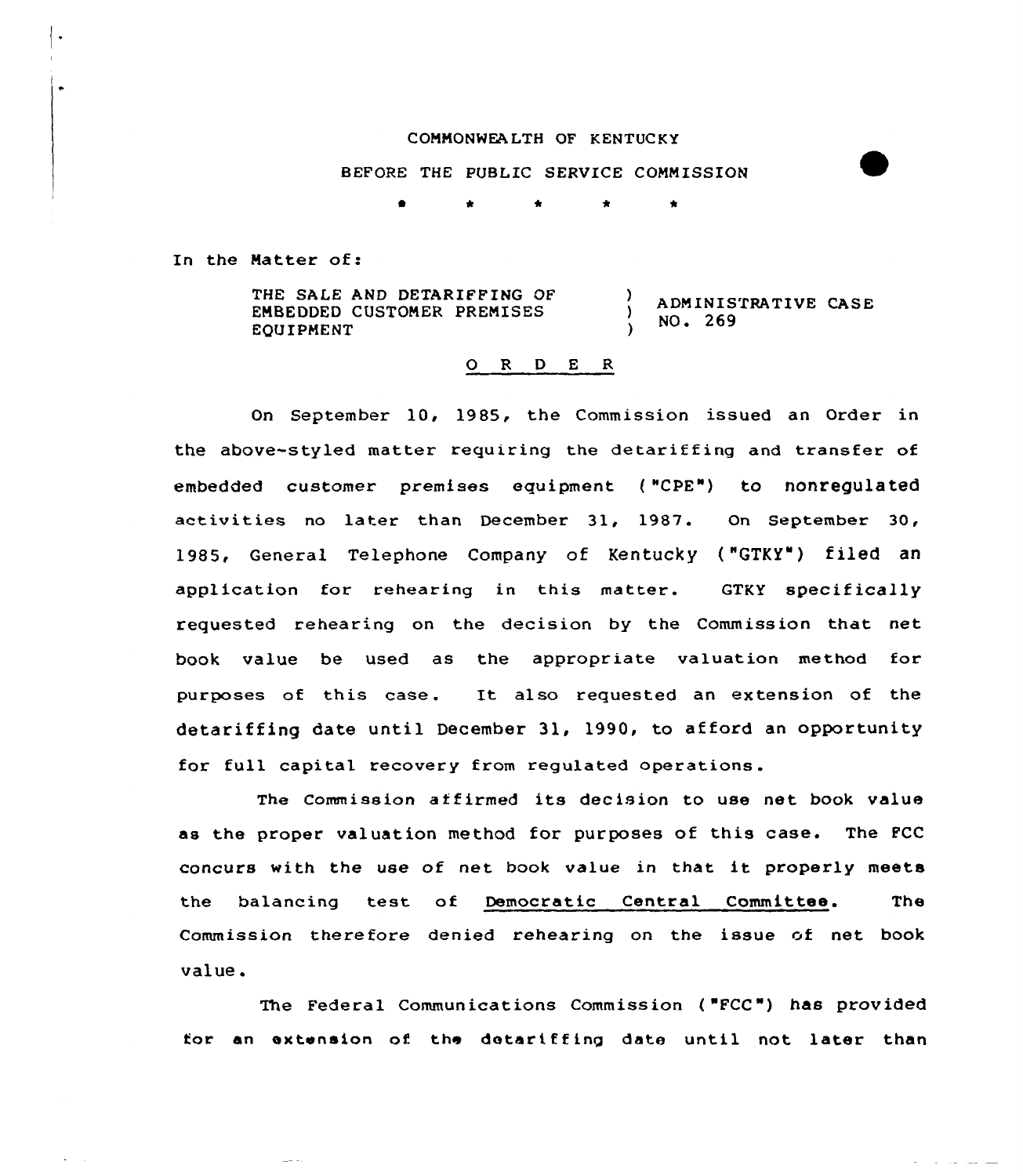December 31, 1990, on a case-by-case basis to ensure that full capital recovery is possible. The Commission therefore granted rehearing on the issue of granting a waiver of the detariffing date.

On November 27, 1985, a hearing was held in the offices of the Commission, with representation of the Attorney General' Office being present as an intervenor in this case.

The Commission has thoroughly reviewed the request by GTKY, the requirements of the FCC, and the facts in this matter. In our opinion, the evidence does not support the extension of the detariffing date to December 31, 1990. However, in order to ensure that GTKY has an opportunity for full capital recovery, the Commission will allow GTKY to detariff its embedded CPE at December 31, 1988.

Although granting this relief and seeking a one-year waiver from the FCC, the Commission emphasizes that GTKY must take full advantage of this additional opportunity for full capital recovery. To date, GTKY's marketing program for sale of embedded CPE has been neither comprehensive nor consistent. In response to Item 15 of the Commission's data request dated November 15, 1985, GTKY did not provide any advertisements which would have promoted sale of embedded CPE to customers. This is especially troublesome when the Commission reflects upon the derequlated sales of CPE in which GTKY was engaged at the same time. Without making all customers aware that they can purchase their equipment and the price to do so, GTKY has not taken full advantage of the opportunity it has had to sell its embedded CPE. The Commission

 $-2-$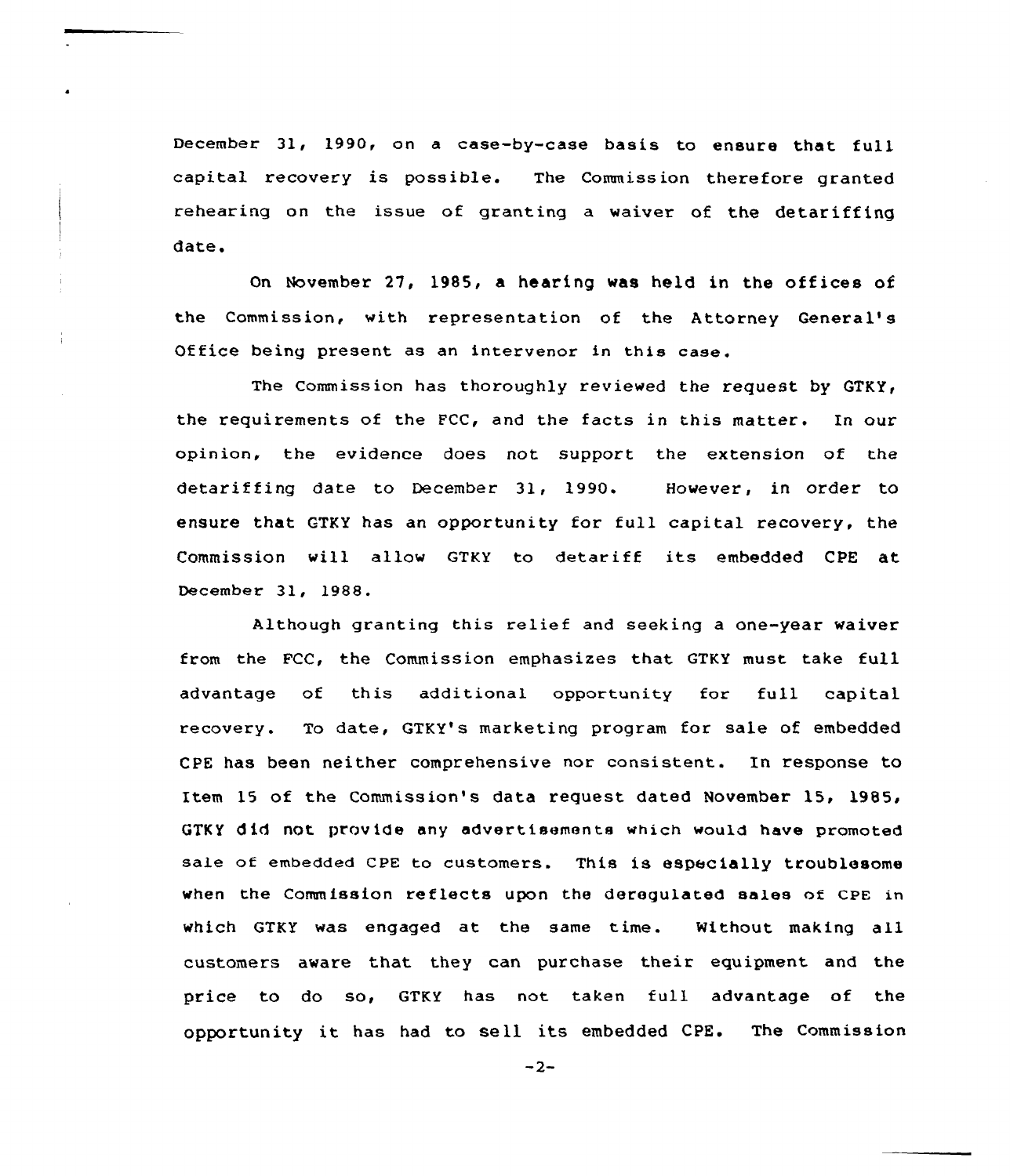urges GTKY to implement an active sales plan during the remaining period before detariffing. The Commission has requested an extension for GTKY of one year beyond that of the other independent telephone companies, but GTKY must now do its part.

The Commission also notes that in 1983 GTKY did not propose to represcribe depreciation rates for its CPE accounts. At that time competition in the of fering of CPE and the resulting impact on technology had already influenced CPE service lives. GTKY did not avail itself of this opportunity to achieve full capital recovery before detariffing. Given that fact and the one-year extension being granted, the Commission advises GTKY that it will oppose any represcription of depreciation rates or amortization by GTKY for these accounts in 1987.

Finally, the Commission refers GTKY to the Commission's treatment of land and buildings in its original Order. In this case GTKY benefits from the application of net book value to these assets, which most likely have appreciated. The Commission could have used fair market value, as the FCC allows.

## SUMMARY

The Commission, after consideration of the evidence of record and being advised, is of the opinion and finds that:

1. The embedded CPE of GTKY should be detariffed and transferred to its nonregulated activities no later than December 31, 1988, upon the granting of a waiver by the FCC.

 $-3-$